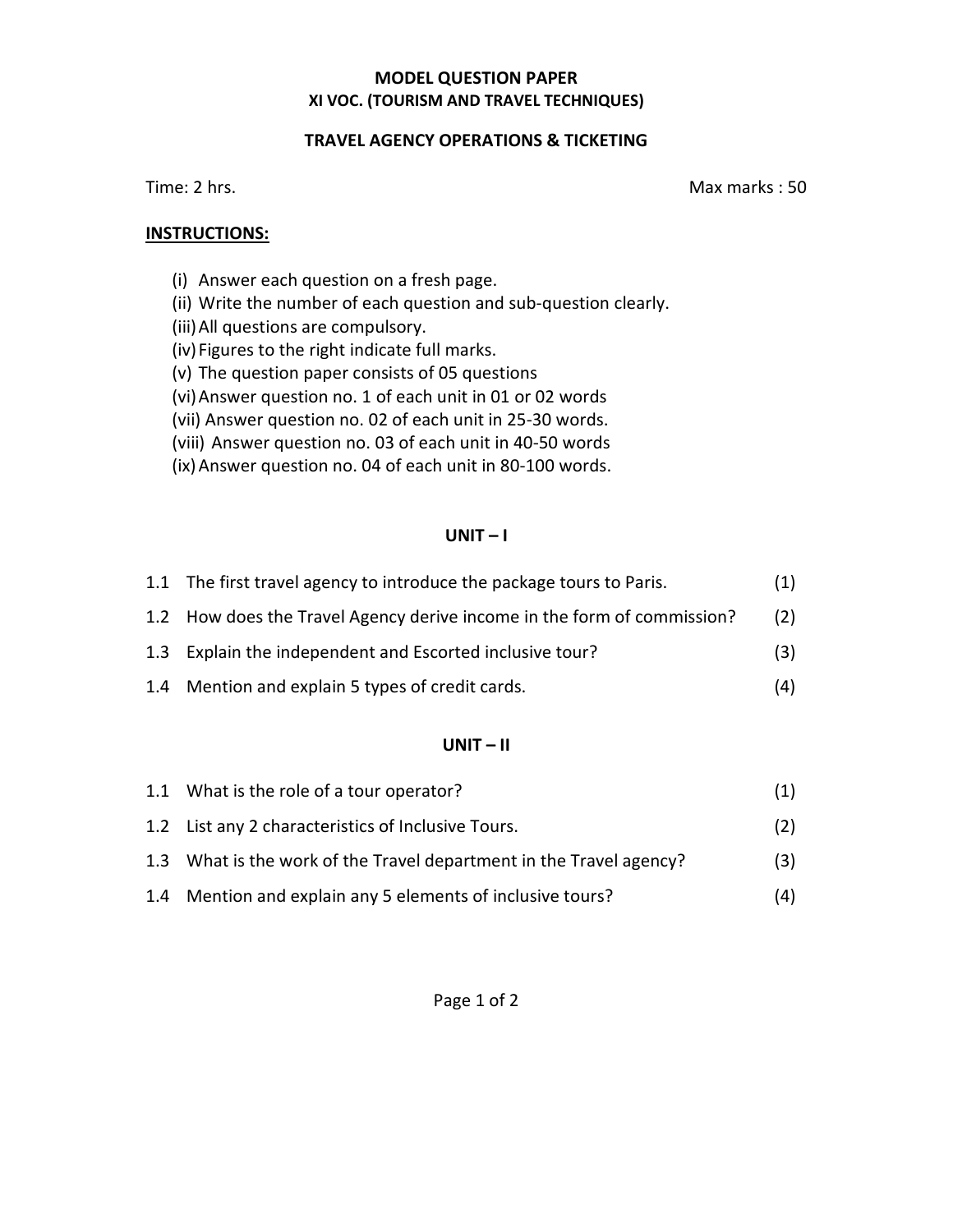#### **UNIT – III**

|     | 1.1 The coupons used for the accounts department and attached to the      | (1) |
|-----|---------------------------------------------------------------------------|-----|
|     | sale report.                                                              |     |
| 1.2 | Mr. & Mrs. Khan are travelling with their 2 children on a U.S. Tour, what | (2) |
|     | will be the discounted fares and condition applicable to them. Their      |     |
|     | children aged (i) 5 months (ii) 10 years.                                 |     |
|     | 1.3 List any 3 requirements needed for an IATA approval.                  | (3) |
| 1.4 | Explain any 4 types of retail travel agencies.                            | (4) |

#### **OR** Service Service Service Service Service Service Service Service Service Service Service Service Service Service Service Service Service Service Service Service Service Service Service Service Service Service Service S

 What are the factors that determine the geographical distribution of international conference & conventions?

### **UNIT – IV**

| (2)                                                                                                                                                                                                   |
|-------------------------------------------------------------------------------------------------------------------------------------------------------------------------------------------------------|
| (3)                                                                                                                                                                                                   |
| (4)                                                                                                                                                                                                   |
| 1.1 Who is a retailer in Travel Agency?<br>1.2 What are the disqualification of IATA approvals.<br>1.3 Mention & explain any 3 type of coupons.<br>1.4<br>Explain any 4 functions of a travel agency. |

**OR** STREET STREET AND THE STREET STREET STREET AND THE STREET STREET STREET AND THE STREET STREET STREET AND THE STREET AND THE STREET AND THE STREET AND THE STREET AND THE STREET AND THE STREET AND THE STREET AND THE STR

Write a short note on "Commission"

## **Unit – V**

|     | 1.1 What is stopover?                                                | (1) |
|-----|----------------------------------------------------------------------|-----|
|     | 1.2 What is electronic miscellaneous documents?                      | (2) |
| 1.3 | List any 3 categories of special fares                               | (3) |
| 1.4 | Identify the following routings and say whether they are OW, RT, CT, | (4) |
|     | OOJ, TOJ, RTW.                                                       |     |
|     | (i) Sydney – Hongkong – Perth                                        |     |
|     | (ii) Beijing – Tokyo – Surface – Oska – Beijing                      |     |
|     | (iii) Zurich – Geneva – Madrid – Zurich                              |     |

(iv) Mumbai – Tokyo – New York – London – Mumbai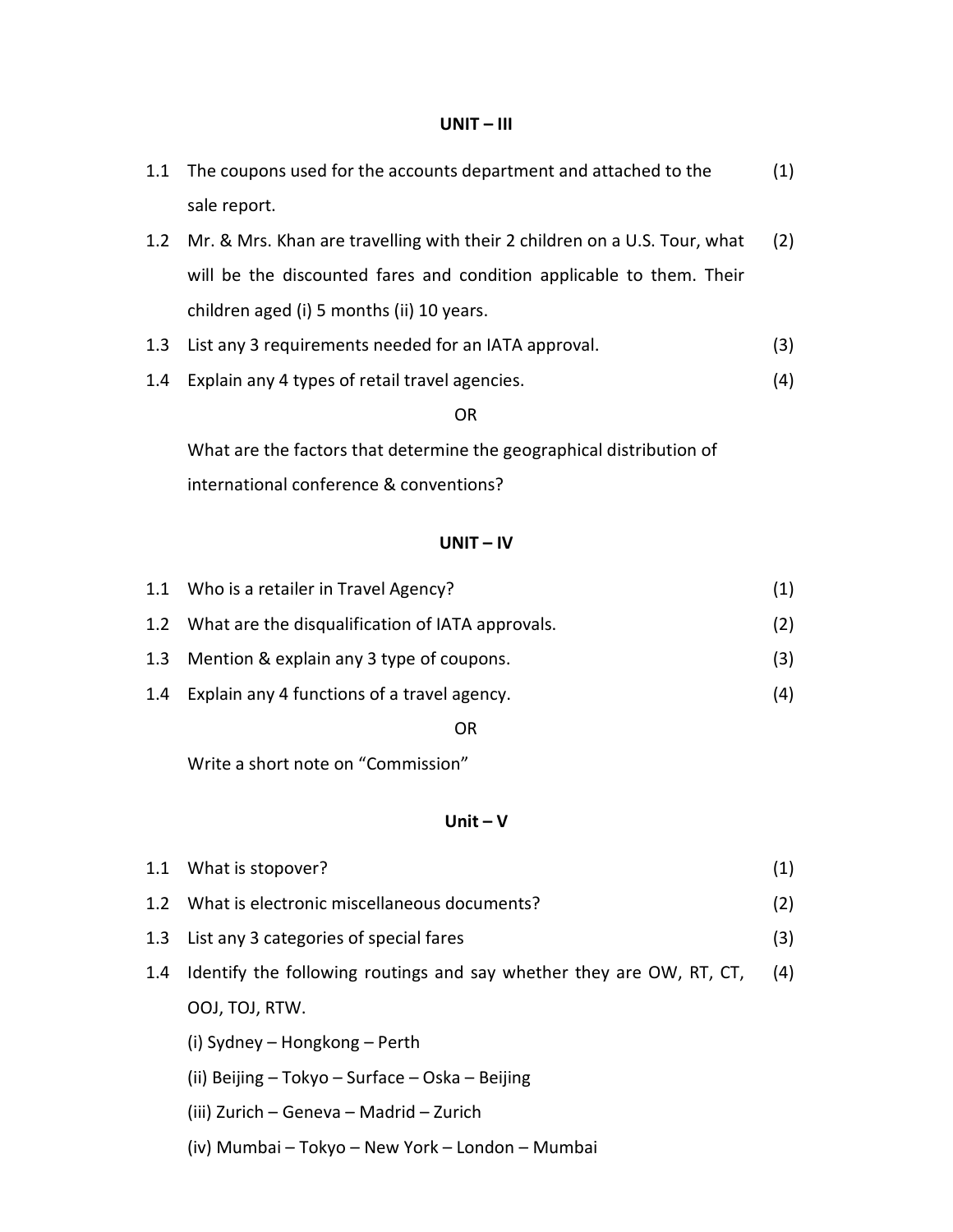## **MODEL QUESTION PAPER**

# **XI VOC. (TOURISM AND TRAVEL TECHNIQUES)**

## **INTRODUCTION TO TOURISM**

| <b>TIME: 2HRS</b>                                                                                                                                                                                                                                                                                                                                                                                                                                                                                   | <b>MAX MKS: 50</b> |  |
|-----------------------------------------------------------------------------------------------------------------------------------------------------------------------------------------------------------------------------------------------------------------------------------------------------------------------------------------------------------------------------------------------------------------------------------------------------------------------------------------------------|--------------------|--|
| INSTRUCTIONS : (i) Answer each question on a fresh page<br>(ii) Write the number of questions clearly<br>(iii) All questions are compulsory<br>(iv) Figures to the right indicate full marks<br>(v) The question paper consist of 05 questions<br>(vi) Answer question no. 1 of each unit in 01 or 02 words<br>(vii) Answer question no. 2 of each unit in 25 - 30 words<br>(viii) Answer question no. 3 of each unit in 40 - 50 words<br>(ix) Answer question no. 4 of each unit in 80 - 100 words |                    |  |
| 1.1 A person travelling for less than 24 hrs                                                                                                                                                                                                                                                                                                                                                                                                                                                        | 01                 |  |
| 1.2 Define the term tourist according to the League of Nations                                                                                                                                                                                                                                                                                                                                                                                                                                      | 02                 |  |
| 1.3 Differentiate between domestic and international tourist                                                                                                                                                                                                                                                                                                                                                                                                                                        | 03                 |  |
| 1.4 Explain the features of a tourist product                                                                                                                                                                                                                                                                                                                                                                                                                                                       | 04                 |  |
| 2.1<br>A person who brings his needs and wants                                                                                                                                                                                                                                                                                                                                                                                                                                                      | 01                 |  |
| 2.2State any 4 social qualities a successful salesperson should posses                                                                                                                                                                                                                                                                                                                                                                                                                              | 02                 |  |
| 2.3 Explain with suitable examples the different type of images which can create a first<br>impression on the customer.                                                                                                                                                                                                                                                                                                                                                                             | 03                 |  |
| 2.4State and explain the different sources a travel agent consults to collect information of<br>travel products to enable him to sell the product effectively.                                                                                                                                                                                                                                                                                                                                      | 04                 |  |
| 3.1 A room with common side walls but no connecting door                                                                                                                                                                                                                                                                                                                                                                                                                                            | 01                 |  |
| 3.2 Explain how hotels are classified on the basis of the different type of plans                                                                                                                                                                                                                                                                                                                                                                                                                   | 02                 |  |
| 3.3 Explain the functions of any three departments of a five star hotel                                                                                                                                                                                                                                                                                                                                                                                                                             |                    |  |
| 3.4 State the services offered by the Taj group of hotels to the tourist                                                                                                                                                                                                                                                                                                                                                                                                                            |                    |  |

**4.1** A strong desire which motivates a person to act in a certain manner